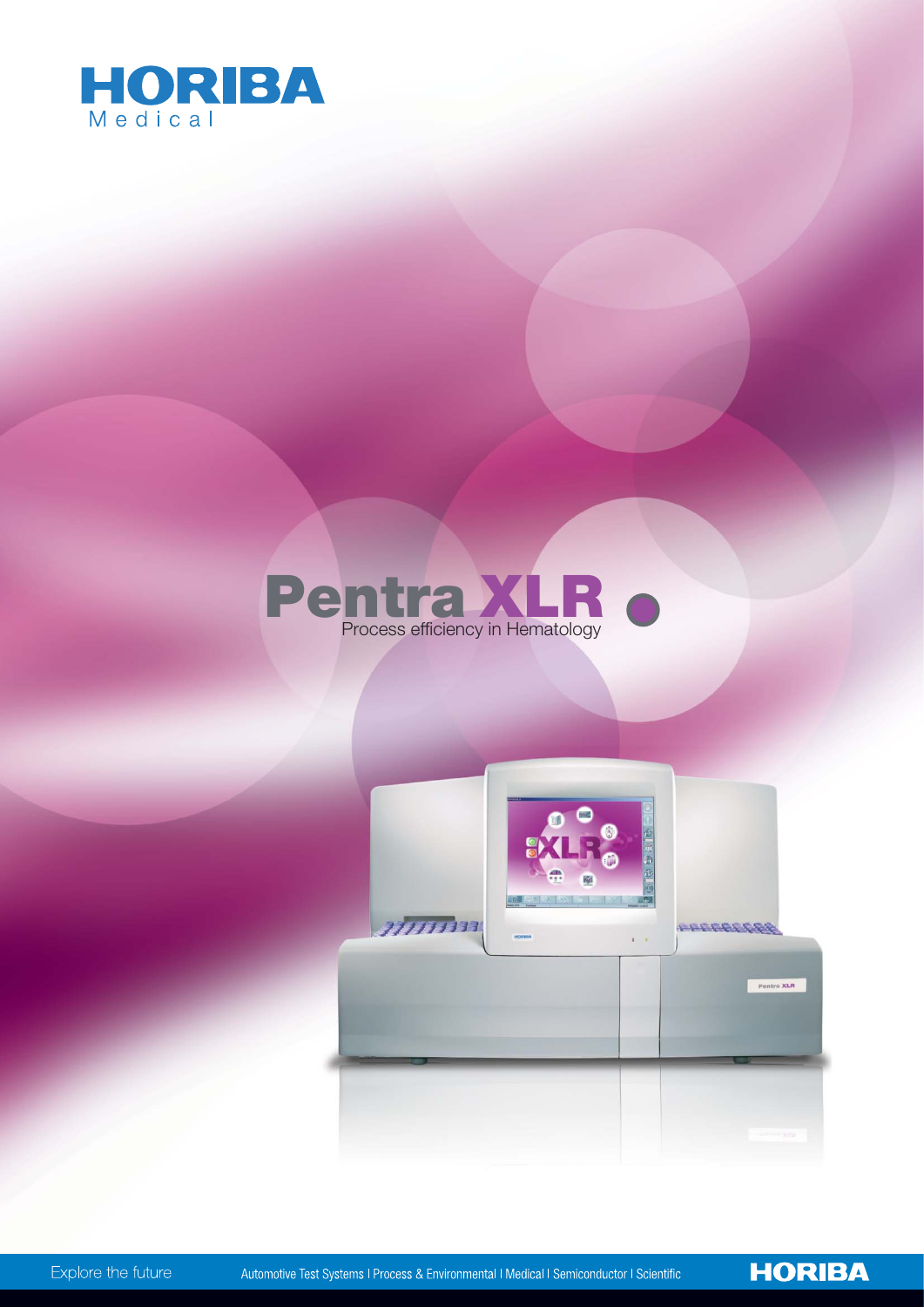# Pentra XLR

# **Compact and reliable hematology platform including reticulocytes by fluorescence**

- **• 36 parameters**
- **• 80 samples/hour**
- **• Enhance productivity, quality, flexibility**
- **• Increase your expertise in anaemia characterization**
- **• Add value to your hematology lab**



| $-167 -$                            | <b>Newber of France</b><br><b>DE</b>                    | $\triangleright$            | <b>Flags and Alarms</b> |    |
|-------------------------------------|---------------------------------------------------------|-----------------------------|-------------------------|----|
| 11/04/2013 13:48:59                 |                                                         |                             |                         |    |
| Fox., Tastes.<br><b>Darley</b><br>m |                                                         |                             |                         |    |
| <b>Sample ID</b>                    |                                                         |                             |                         |    |
| <b>IT WAS STRANGED</b>              |                                                         |                             |                         |    |
| Collection Date                     |                                                         |                             |                         |    |
|                                     |                                                         |                             |                         |    |
| Type<br><b>Rene Standard</b>        |                                                         |                             |                         |    |
| Department                          |                                                         |                             |                         |    |
|                                     |                                                         |                             |                         |    |
| <b>Physicing</b>                    |                                                         |                             |                         |    |
|                                     |                                                         |                             |                         |    |
| Comments<br>1911-002<br>×           |                                                         |                             |                         |    |
|                                     | 167<br>7<br>RBC 10 <sup>4</sup> hun <sup>3</sup>        | æ                           |                         |    |
| 5152<br>œ<br><b>Patient ID</b>      | <b>THE</b><br><b>RET# 10<sup>4</sup>hum<sup>2</sup></b> | ш                           |                         |    |
|                                     | 1.93<br>RETN N<br>77                                    |                             |                         |    |
| <b>Polant finns</b>                 | <b>RETH TO</b><br>is s                                  | ⊶                           |                         |    |
|                                     | <b>RETH N</b><br>787                                    |                             |                         |    |
| <b>First Name</b>                   | PETL N<br>120                                           | ш                           |                         |    |
| Date of Birth<br>Age                | <b>SHE</b><br>138                                       |                             |                         | œ  |
|                                     | CRO.<br>×<br>196                                        | 78.1<br>w                   |                         |    |
|                                     | MRV pm <sup>3</sup><br>X2<br><b>RHOC ps</b>             | 48<br>PC.                   |                         |    |
| <b>Littletown</b>                   |                                                         |                             |                         |    |
|                                     |                                                         |                             |                         | ৱৱ |
|                                     | Ю.                                                      | $= 31$ DMS<br><b>DIS SP</b> |                         |    |
| <b>Van</b><br>Technique             |                                                         |                             | <b>UNIVERSITY AND</b>   |    |



#### Full synergy with HORIBA Medical high range solution : same reagent, same QC, same technology

- RET# : Reticulocyte count (#).
- RET%: Reticulocyte percentage (%).
- RETH%\*, RETM%\*, RETL%\*.
- IRF: Immature Reticulocyte Fraction.
- RHCc\*: Reticulocyte Hemoglobin Cellular content (pg).
- MRV\*: Mean Reticulocytes Volume (fl,  $\mu m^3$ ).
- CRC%: Corrected Reticulocyte Count (%).

#### Save time and increase efficiency



80 samples/hour instrument with large walk-away capacity

- Auto-loader with large capacity (100 tubes).
- Onboard view of reagent levels, test in progress and ratio of flagged samples.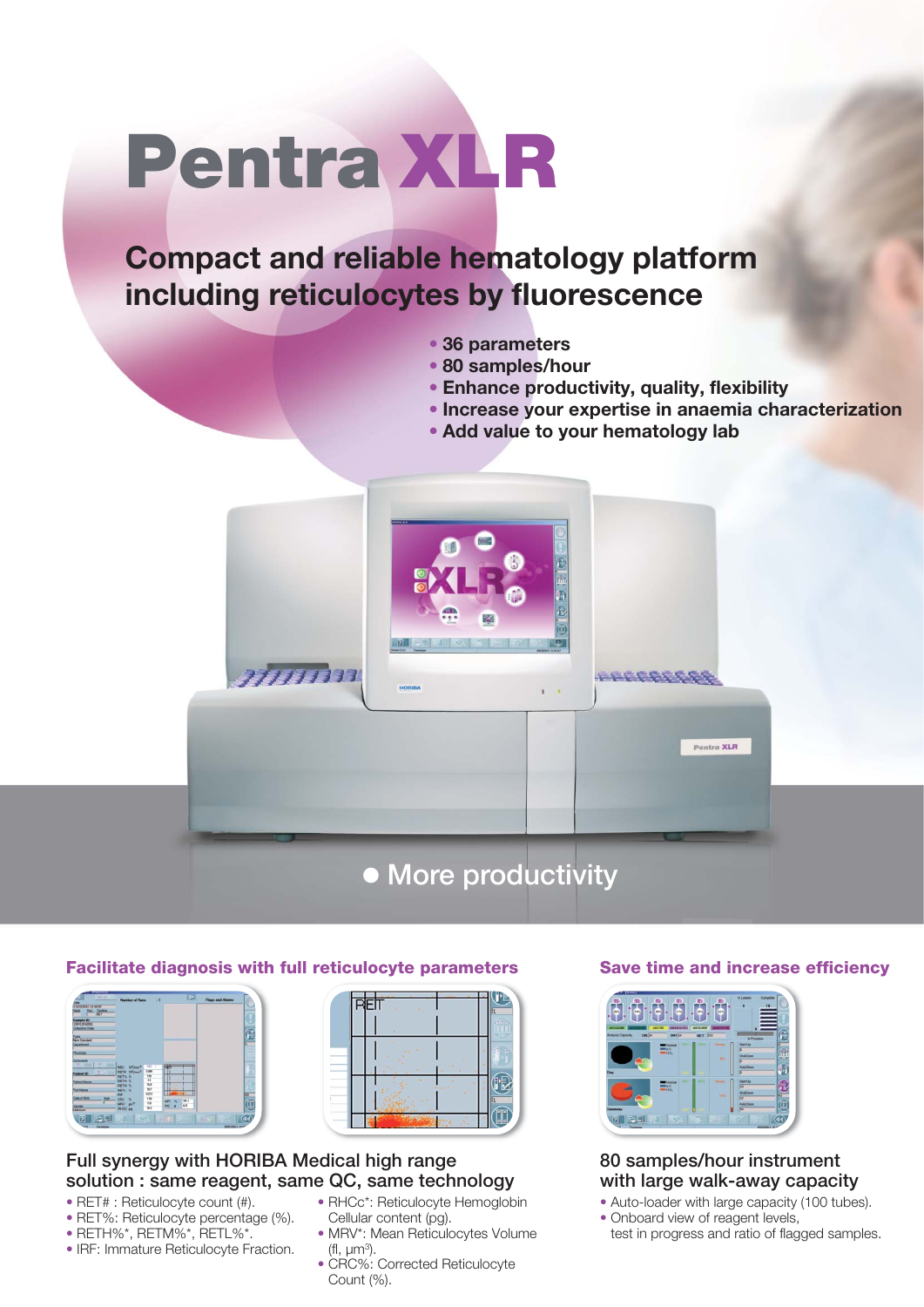

### • More quality

## • More flexibility



#### Easy to use platform and intuitive software

- Touch screen software.
- Direct access to interface by icons.
- Contextual toolbar and help online.



Standardise lab processes and traceability

#### Auto-rerun and reflex with user settings

- Out of range results may be instantly confirmed with additional analyses.
- Fully programmable re-sampling according to haematology criteria, delta check, flags and limits.



#### Secured automatic validation

- Precise patient reports showing test results, demographics, graphs, flags, remarks.
- Data storage management (10 000 patient results) with export to USB key.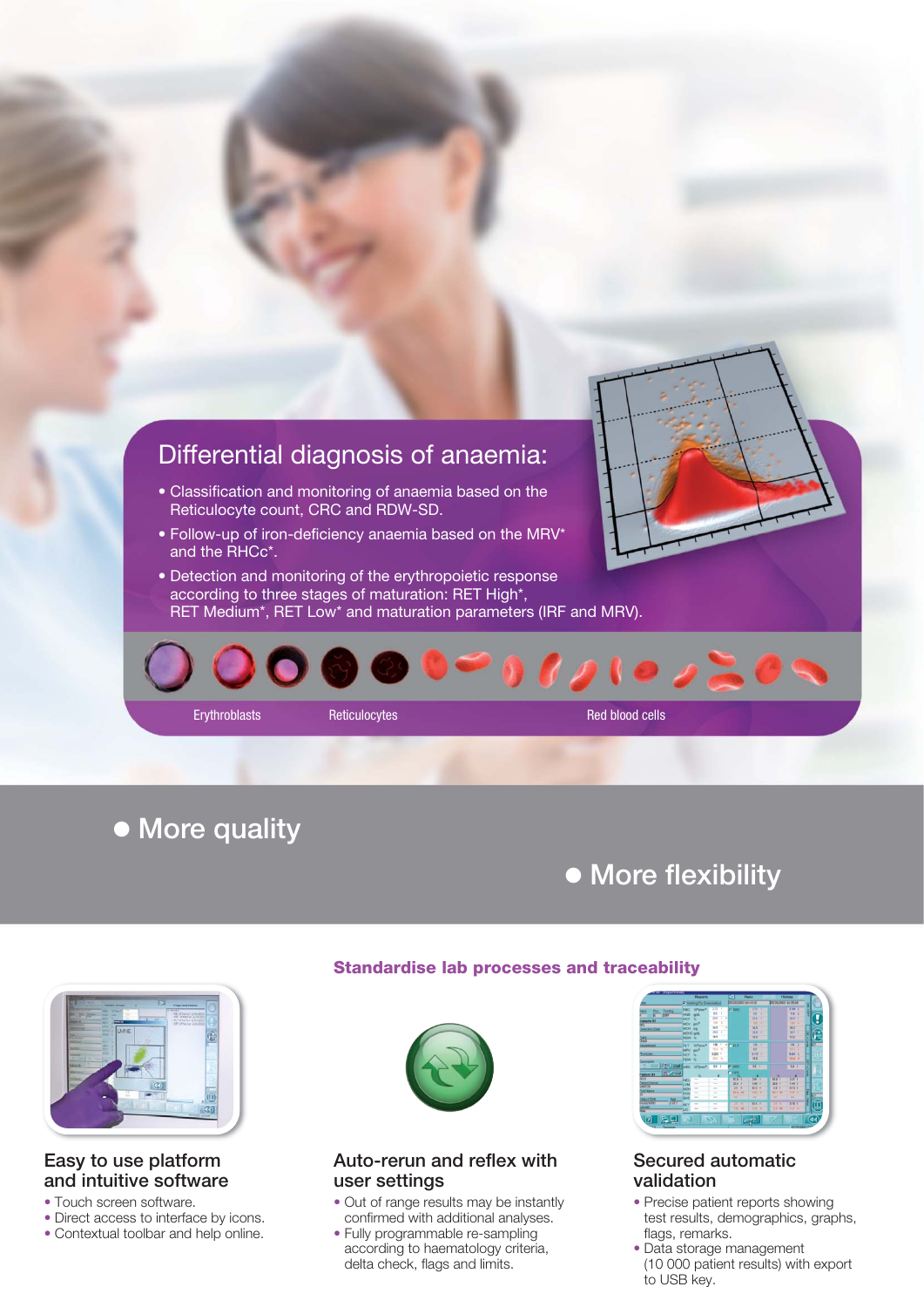### Advanced technology solutions to meet your lab's Quality needs

### Optimize Quality Assurance

### Traceability (1) and (2)

- Access to all information logs concerning instrument status (calibration, quality control, settings, maintenance, laboratory information system, patients…).
- 3 control levels with barcode identification for RET and DIFF.
- Control results displayed in charts and Levey-Jennings graphs.
- XB results and graphs available from 100 files.
- Repeatability test management.

### Quality control export to QCP (3)

- Comparison with pair labs in real time.
- QC result easily exported by USB (XML format).

### Benefit of proven technology

### A concentration of technology

• 6 recognized measurement principles included on a single analyser.

| <b>Reference methods</b> | <b>CBC</b> | DIFF   | <b>RET</b> |  |
|--------------------------|------------|--------|------------|--|
| Impedancemetry           |            | $\Box$ |            |  |
| Flow cytometry           |            | ( )    |            |  |
| Cytochemistry            |            |        |            |  |
| Fluorometry              |            |        | 〔 〕        |  |
| MDSS***                  |            |        |            |  |
|                          |            |        |            |  |

### Extended linearity with CDR\*\*

• Enables an automatic extension of linearity in case of out-of-range samples. Samples are automatically flagged, re-sampled, then diluted to generate a result within an extended linearity range.

### Robust and reliable platform

• More than 1 000 Pentra XL 80 are currently successfully used throughout the world, they are particularly appreciated for their accuracy, their convenience and the efficiency of their results.







(3)



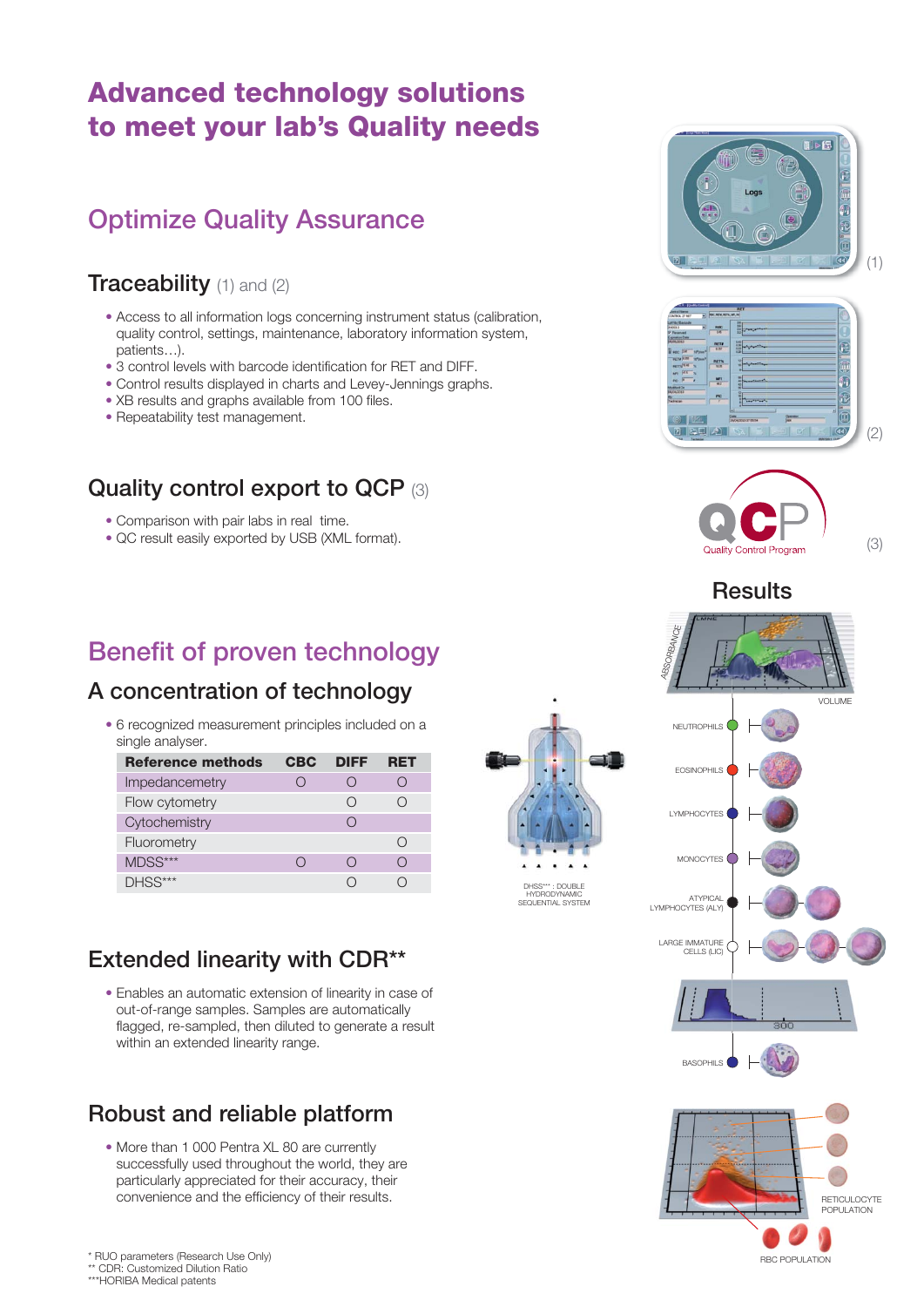### Multi-faceted solutions to maximize your lab's Flexibility needs

### Space saving: Compact with integrated PC

### Compact platform providing 36 parameters

- Continuous workload.
- Easy access to samples.
- Stat sampling on open and closed tubes.

### Single screen to view all data

- 36 parameters.
- Histograms, colour matrix.
- Flags and remark.

### Comprehensive settings options and secured validation

### Integrated validation station

- Automatic and customizable validation to meet your laboratory requirements.
- Focus on abnormal results.
- Programmable Delta check flags for accurate patient follow-up.
- Automatic calculation of Wintrobe constants according to manual data input.

### Compatibility with ABX Pentra ML data management

- Complete patient hematology file.
- Standardisation of lab validation rules.
- Same expertise between core and satellite labs.

## Operational efficiency

### MDSS\*\*\* (Multi-Distribution Sampling System)

- Micro-sampling and complete homogenization of blood samples with reagents.
- Precise aliquot volumes.
- Only 35 µL in CBC mode and 53 µL in CBC+DIFF mode and 35 µL in RET mode.

### Low reagent consumption

- Real-time status Overview
- 10 or 20 L choice for diluent.